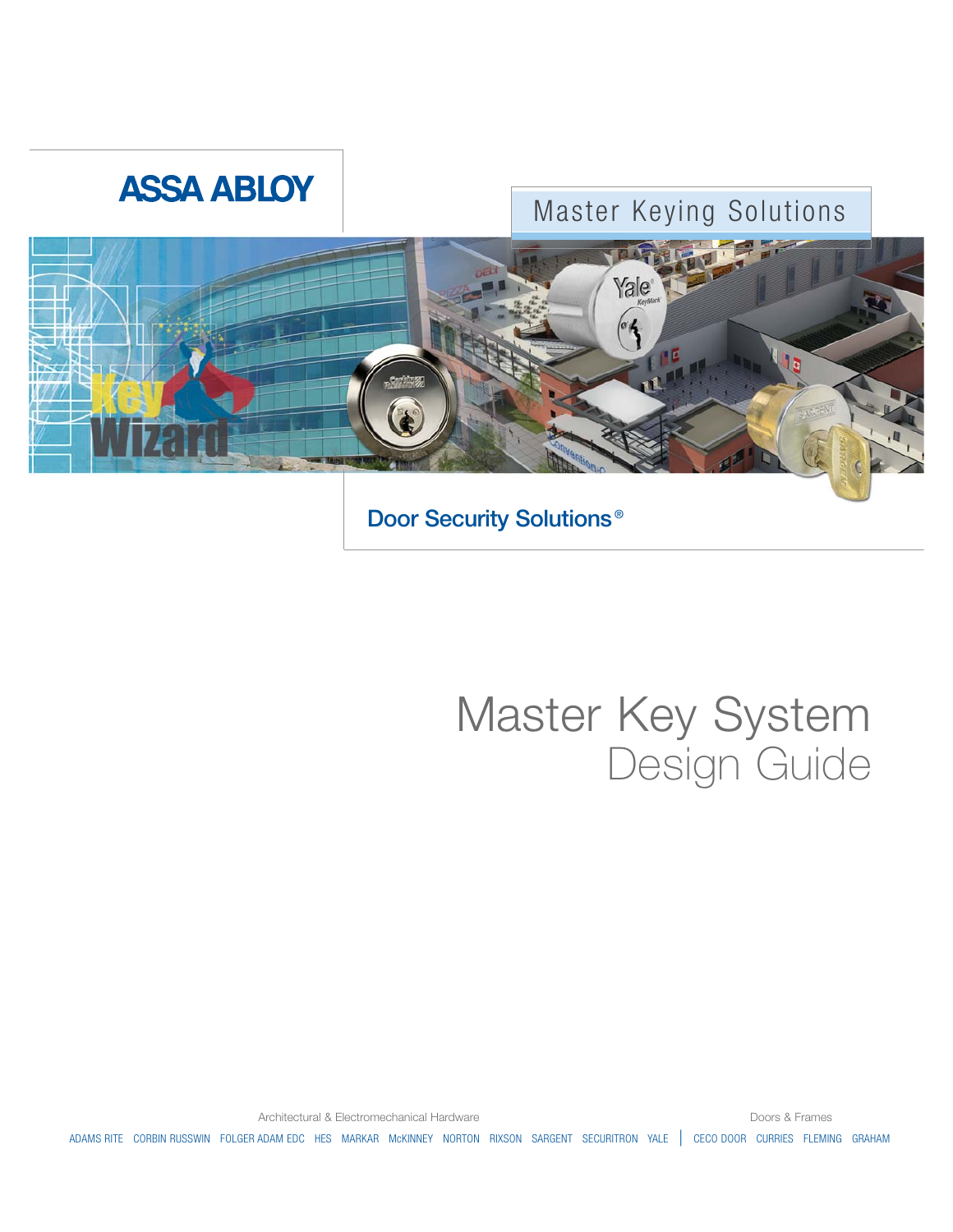# **INTRODUCTION**

To ensure a facility has the desired level of security, it is necessary to have a properly designed and maintained master key system. ASSA ABLOY Door Security Solutions offers all of the products and services to help you to implement a new master key system, or expand an existing one.

Product solutions include: cylinders for various security requirements levels; cylinders that exceed the stringent standards set forth by industry testing and listing agencies; and cylinders that work with electrified stand-alone and networked access control systems.

Professional support is provided by our team of trained and certified Key System Specialists, who will help you design a secure master key system, select the right cylinder for each doorway, and understand the latest trends in physical security. As the leader in security and life-safety solutions, ASSA ABLOY has developed and implemented the industry's only Key System Specialist Certification Program. Contact your local ASSA ABLOY Door Security Solutions team to learn more.

In addition to the support provided by our team, this design guide can help you plan and apply a master key system. It takes you through the entire process and includes a comprehensive glossary of master key system terms, and worksheets to assist in the layout phase.

# TABLE OF CONTENTS

#### Planning

#### Key Symbols

#### System Expansion

#### Step by Step

|  | Designing Master Key Systems 11-12 |
|--|------------------------------------|
|--|------------------------------------|

#### **Glossary**

#### System Design Worksheet

| Sample System Design Worksheet (Level 3) 19 |  |
|---------------------------------------------|--|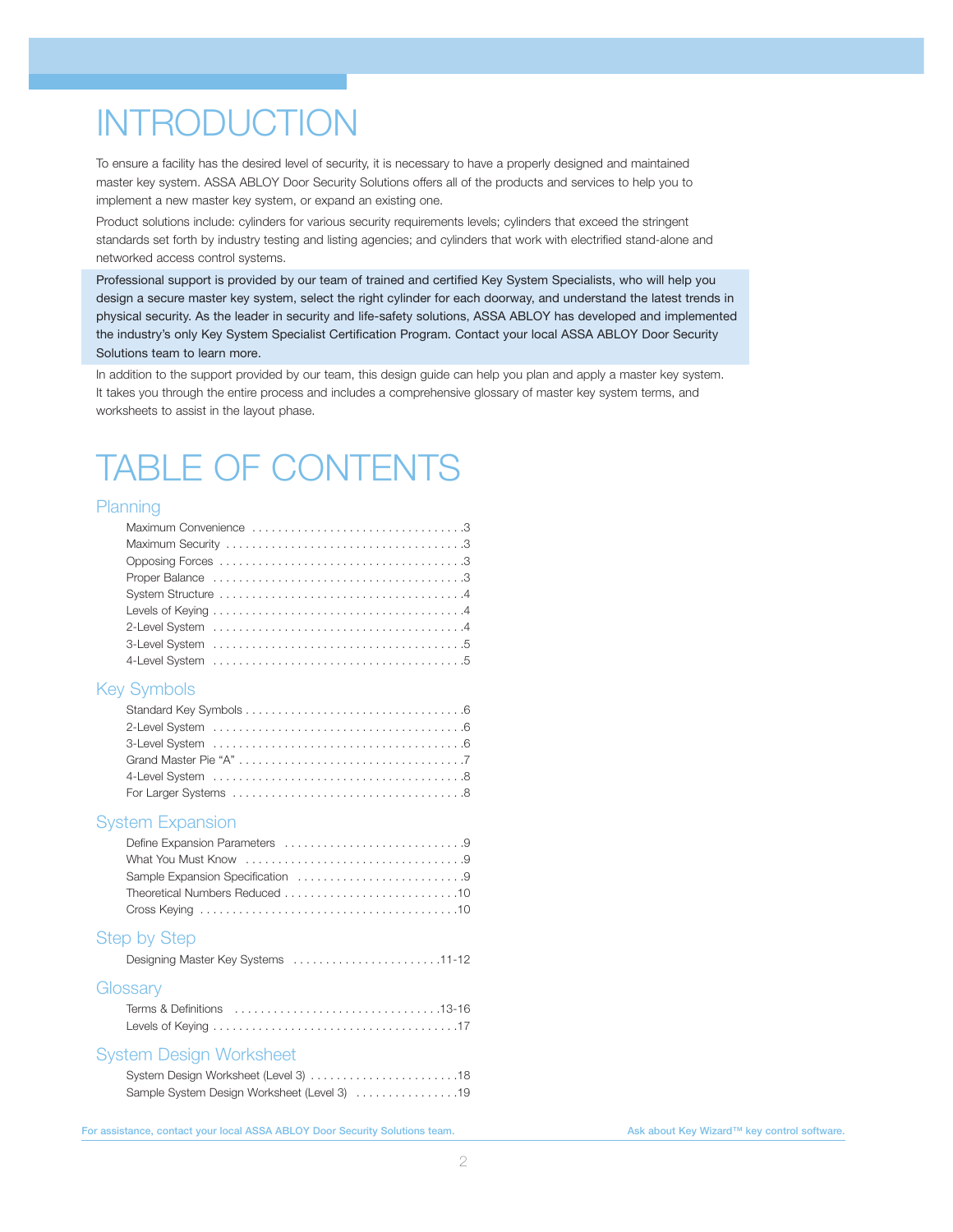# PLANNING

Careful planning is key to the long-term success of a master key system. Planning starts with understanding the opposing forces of security and convenience, and creating the proper balance. From there, it's easy to move onto developing the key system structure.

## **Maximum Convenience**



Some facilities will require great personal convenience. This takes away from building security.

# **Maximum Security**



Some facilities will be heavily security-oriented. Lack of convenience may make it hard to operate the building on a day to day basis.

# **Opposing Forces**

The cylinder mechanism and the keying system must strike the right balance between two archrivals - security and convenience. The type and amount of cross key, the use of keyed alike groups and the number of levels of keying all play critical roles in this delicate balance. They also directly affect the amount of expansion available in the system.

#### **"Security"**

- SKD sets
- Small, unrated systems
- Patented keyways
- Security cylinders
- High security cylinders
- Key control

#### **"Convenience"**

- Extensive cross keying
- One huge complicated system
- Stock keyway
- I-Core cylinders
- Many selective MK's
- No key control

## **Proper Balance**



Cross keying and complicated systems reduce security and expansion.

The simplest keying systems are often the most secure and will last longer than complicated ones.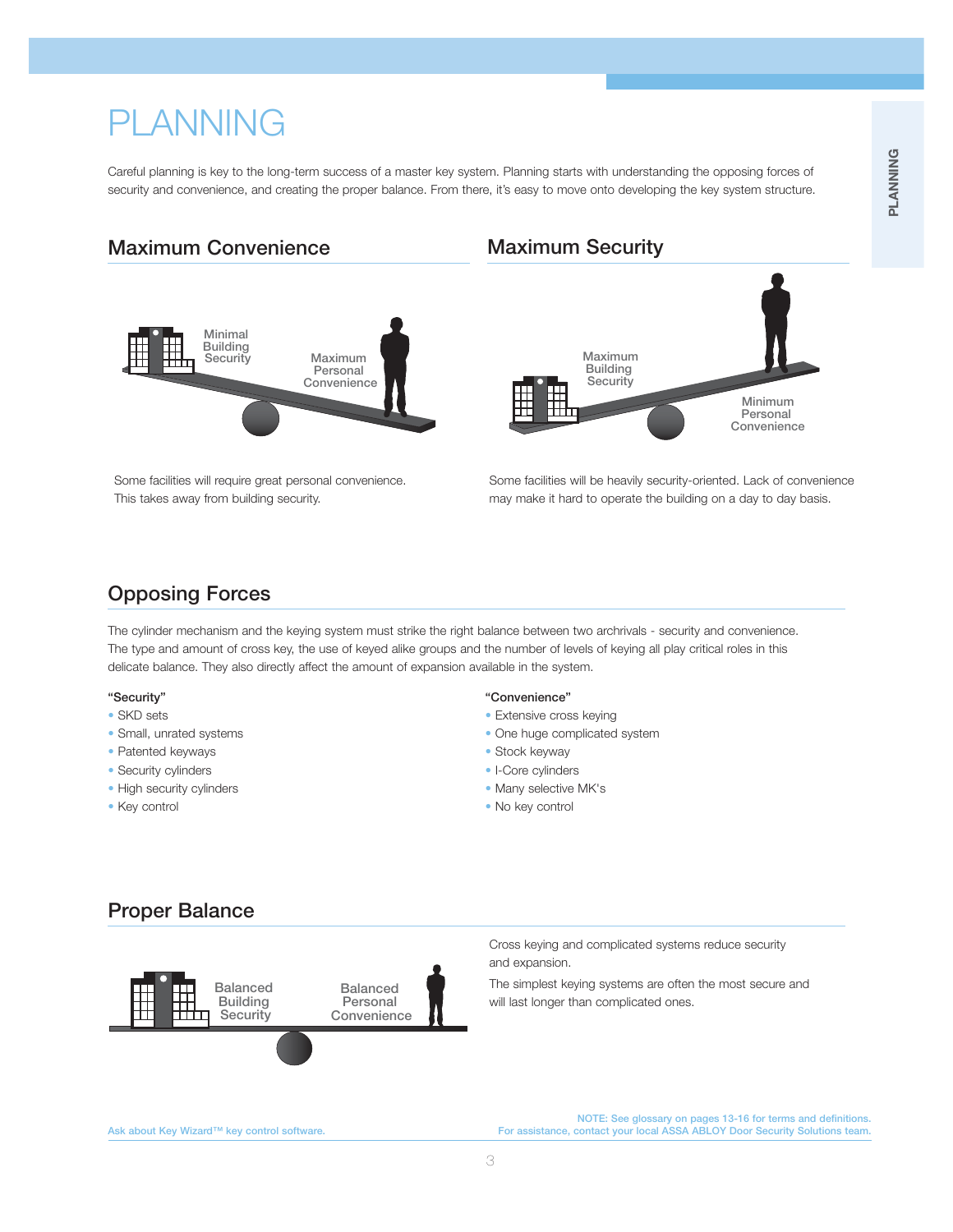# **System Structure**

Begin sketching out a key system schematic using descriptive terms appropriate for the job at hand. Typically these would be departments, buildings or geographic areas. It is not necessary to account for every change key at this early stage. The schematic often looks like an organizational chart.

When planning the system, don't forget the building core. Core areas are generally maintenance areas: stairwells, mechanical rooms, electrical, phone and HVAC areas. Normally, individual floor or department masters DO NOT operate these areas. Group them all under their own MK (or use changes under the grand, etc.)

Key all similar core areas alike: one key symbol for all electrical areas; a second one for all pipe chases; a third for all mechanical rooms, etc. This reduces the need to issue master keys to maintenance personnel.

Once the structure is determined, the next step is to determine the level of keying.



## **Levels of Keying**

First, we must understand the concept of levels of keying. Think of it as levels of authority in an organization.

All systems should have a structure like that of a corporate organizational chart. Example:



# **2-Level System**

The simplest master key system has two levels of keying and is considered the lowest level of master keying. The less powerful keys at the bottom are called change keys. Each one operates only one lock, or one group of keyed alike locks. The more powerful key at the top is called the master key.

Even the largest, most complicated keying systems for hospitals and universities can be broken down into pieces that fit this simple model.

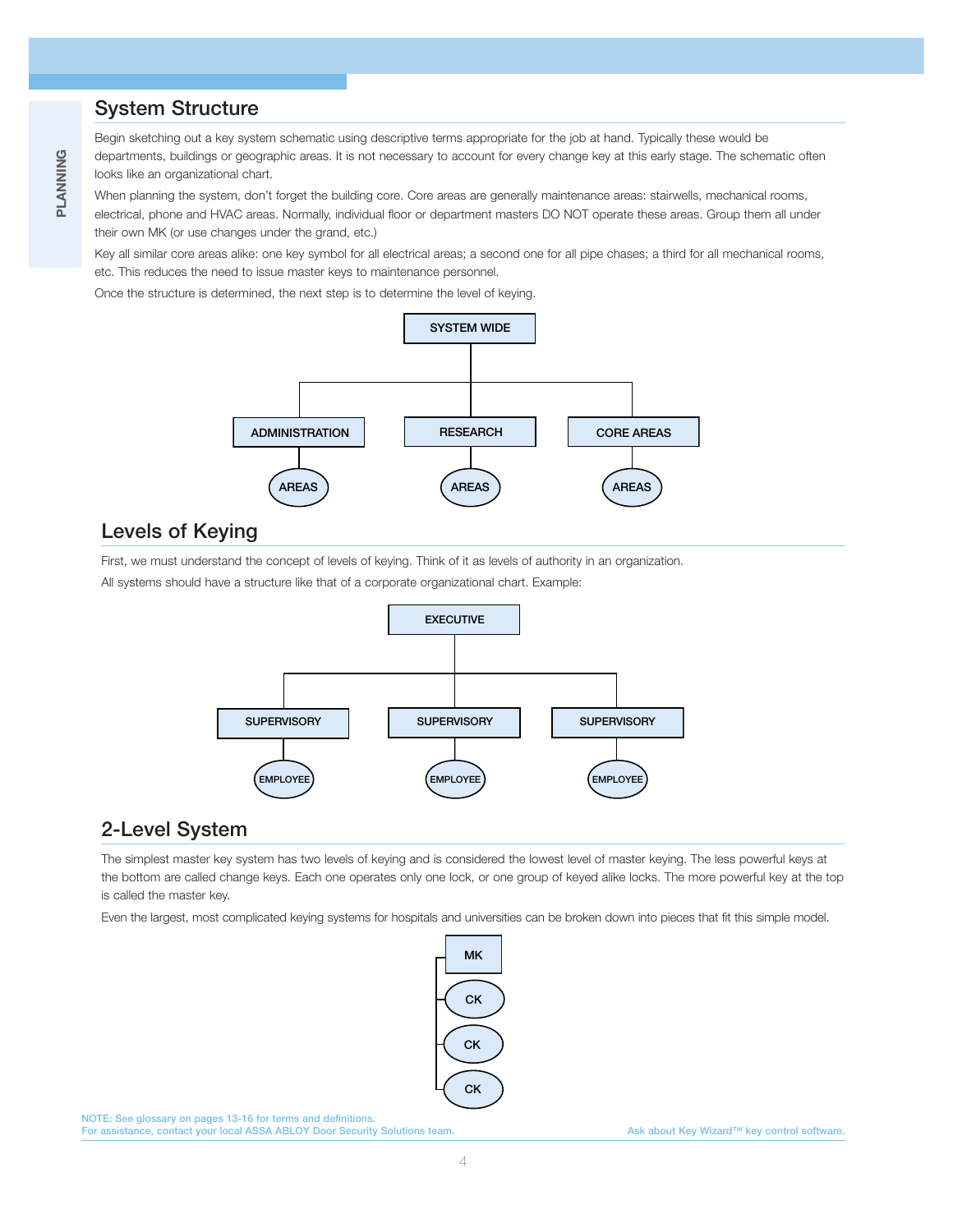## **3-Level System**

A 3-level system is nothing more than two or more 2-level systems tied together under a higher level key called a grand master key.



## **4-Level System**

A 4-level system ties two or more 3-level systems together under a higher level key called a great grand master key.

Even though larger jobs tend to require more levels of keying than small jobs, most systems do not need more than 4 levels of keying. In a 4-level master key system, it is especially important to consider the traffic flow throughout the building.



NOTE: See glossary on pages 13-16 for terms and definitions.<br>.For assistance, contact your local ASSA ABLOY Door Security Solutions team. هو For assistance, contact your local ASSA ABLOY Door Security Solutions team.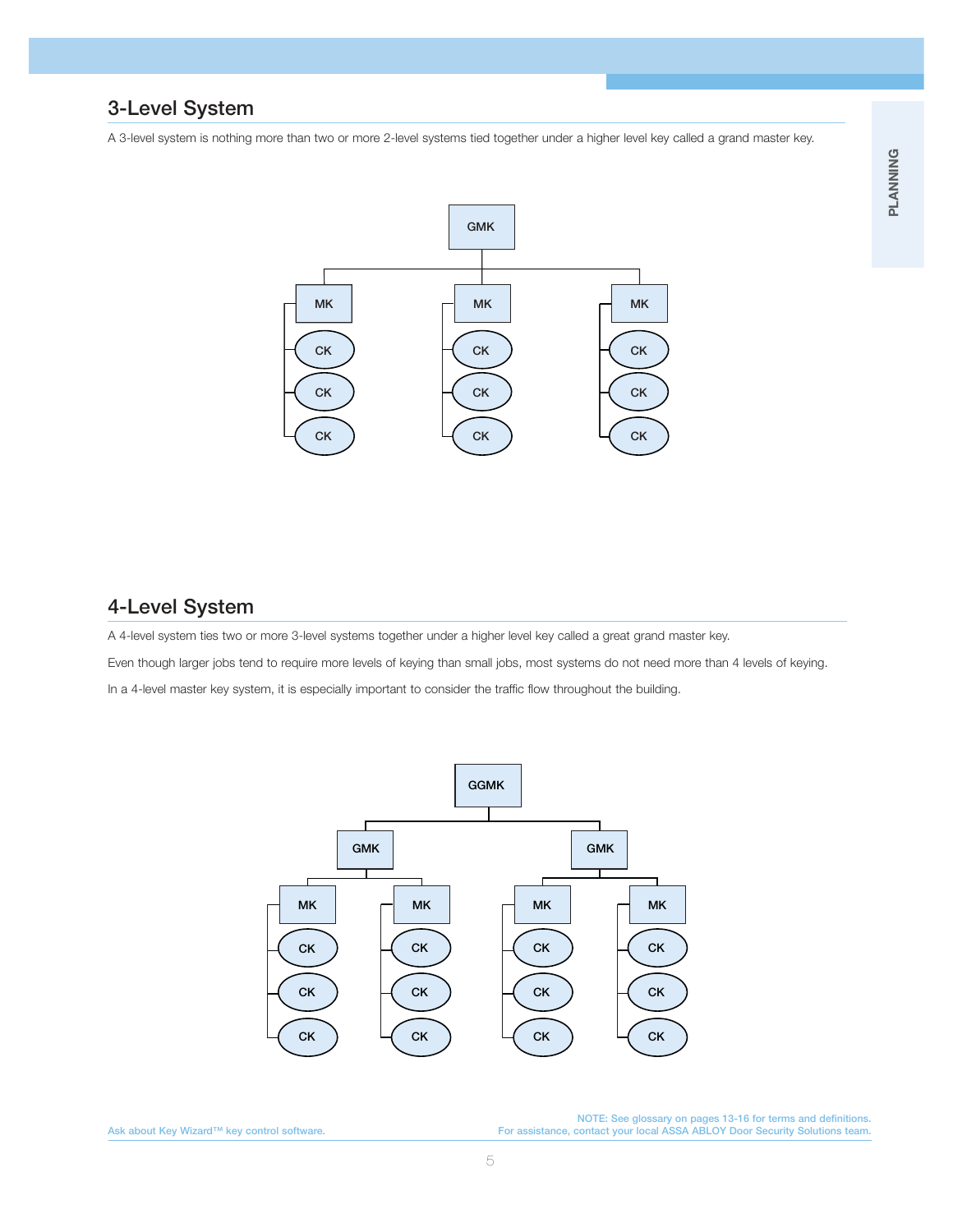# KEY SYMBOLS

# **Standard Key Symbols**

A key symbol is an alpha and/or numeric (A, AA, 1AA) designation that is used to properly identify the correct key combination for a door or group of doors.

# **2-Level System**

Here are a few rules to consider when designing a 2-level system:

**Rule #1:** Master keys get 2 letters and usually start at the beginning of the alphabet. The master key shown below is AA.

**Rule #2:** Change keys have numbers added to the letters of the master key they're under. In 2-level systems, the numbers come first.



# **3-Level System**

In systems with more than 2 levels, the change key numbers come last. Here we have a 3-level system; a grand master key system. The change key numbers come last and the master keys have 2 letters. The new item here is the grand master key.

**Rule #3:** GMK's have only one letter.

**Rule #4:** Masters under the grand must start with the letter of that grand. All masters under grand A must begin with the letter A. *Avoid the use of the letters I, O and Q, as they are too easily confused with the numbers 1 and 0.* When more than 23 masters are needed under a grand master, insert the rotation number between the letters of the master key symbol. Example: AA through AZ for the first 23 masters, A2A through A2Z for the 24th through the 46th master, etc.



**NOTE: See glossary on pages 13-16 for terms and definitions. For assistance, contact your local ASSA ABLOY Door Security Solutions team.** Ask about Key Wizard™ key control software.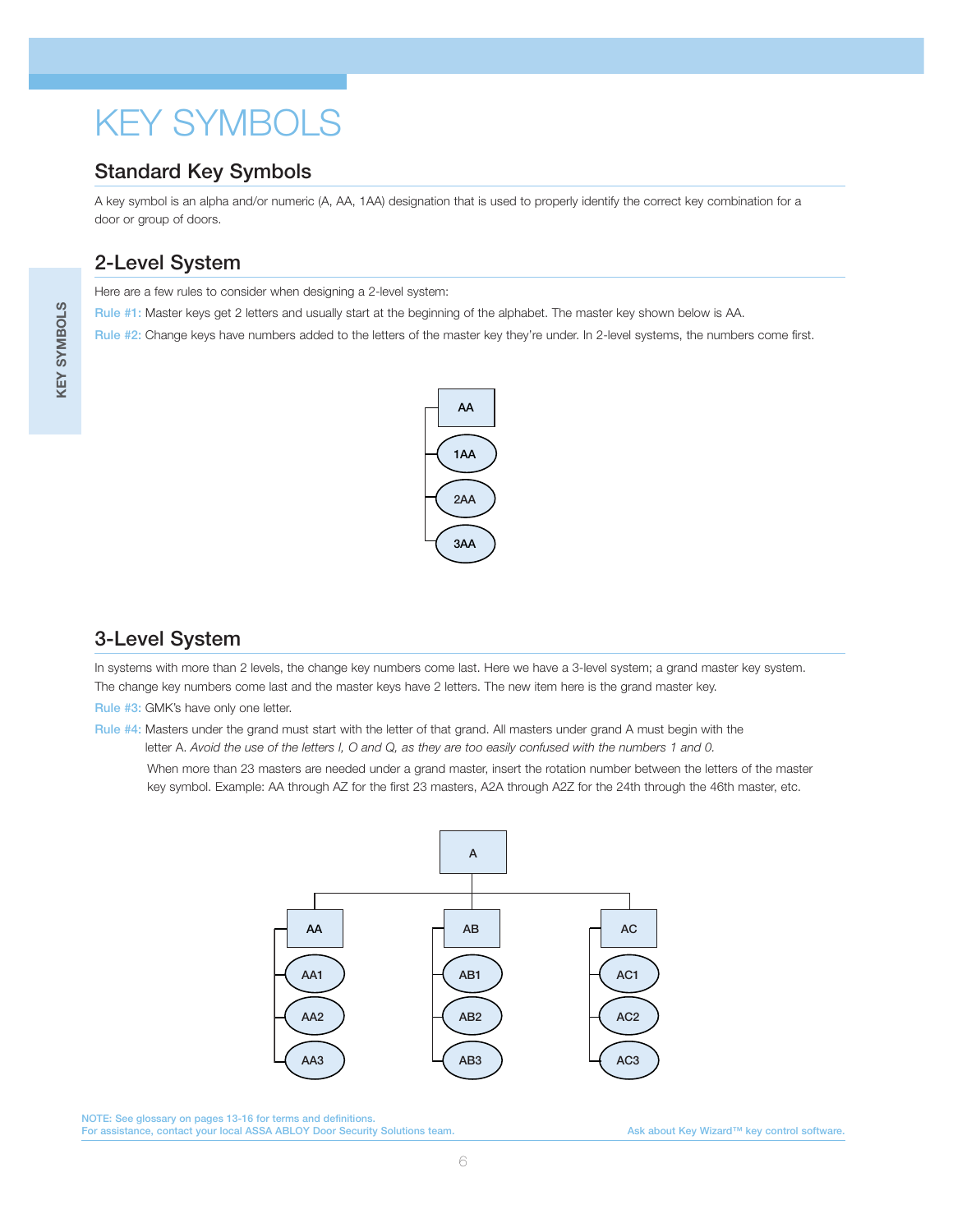## **Grand Master Pie "A"**

A keying system is like a pie. You can cut it into many pieces, but the more pieces, the smaller each piece and the more there is to manage. The larger you make one piece, the less remaining pie available.



Below represents a schematic indicating a systems layout. Your system may vary somewhat from what is illustrated, however, this shows the intent of a level three (GMK) system.

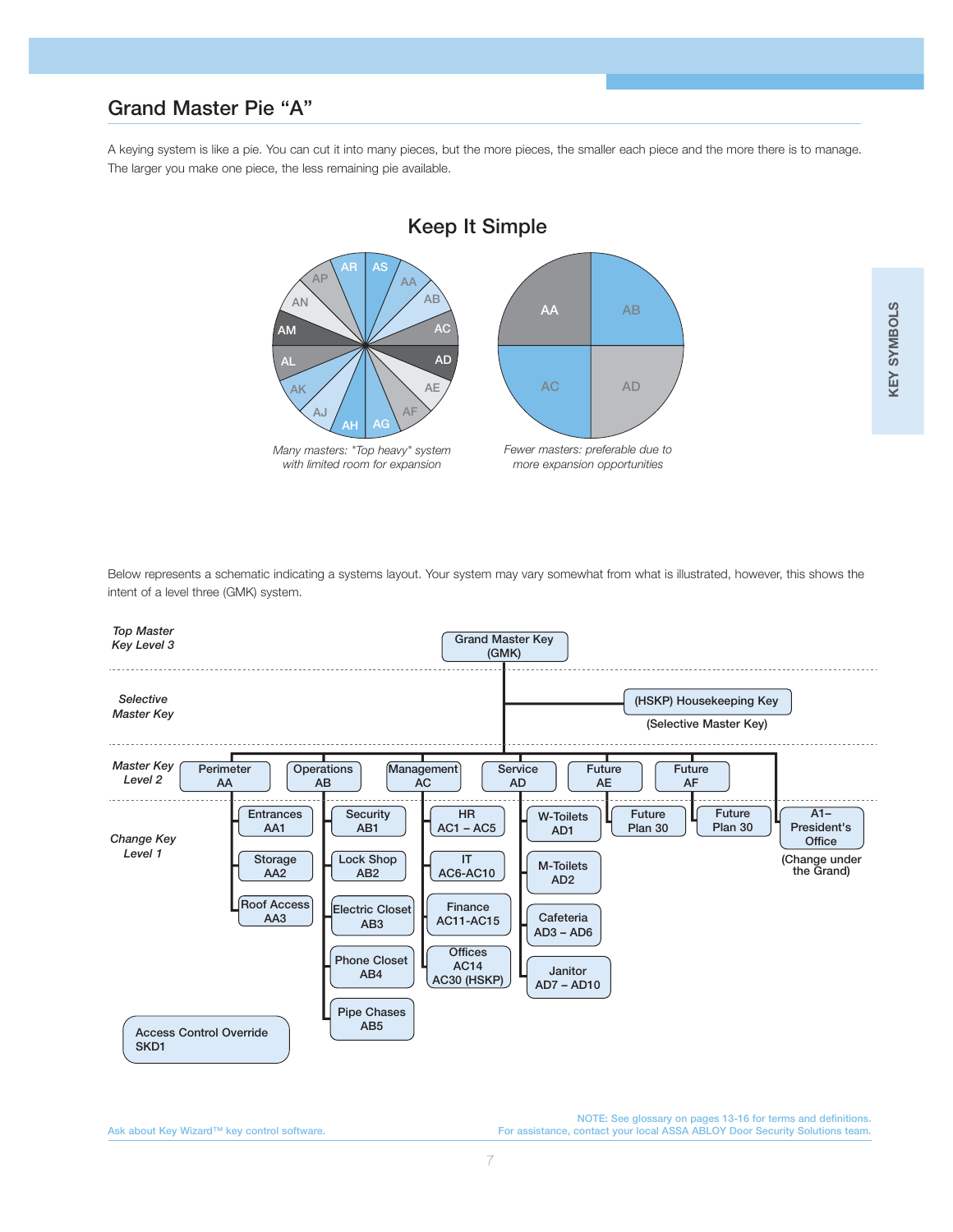# **4-Level System**

In a 4-level system (great grand master key system) the first 4 rules still apply:

- It's a system of more than 2 levels, so the change key numbers come last
- Masters have 2 letters
- The first letter matches the grand
- Grands have a single letter

The new information here is the great grand.

**Rule #5:** The symbol for a great grand master key is GGM.



# **Special Keying Requirements**

There are many other symbols for special keying requirements.

#### **Selective Master Keys**

- (ENG) Engineering key
- (HSKP) Housekeeping key
- (JAN) Janitor's key
- (SEC) Security key
- (GRND) Grounds key

#### **Change Keys Under the Great Grand Master (GGM)**

- GGM1 The first change key directly under the GGM
- GGM2 The second change key directly under the GGM
- and so on

#### **Change Keys Under the Grand Master (GM)**

- A1 The first change key directly under the GM
- A2 The second change key directly under the GM
- and so on

# **For Larger Systems**

Multiplex keyways may be used to accommodate larger systems and expansion requirements necessary for future development. Plan your largest systems wisely from the start; with the use of multiplex keyways the bittings are repeated on other key sections. Let the manufacturer decide how to apply keyways to best suit the job at hand based on the numerical expansion parameters.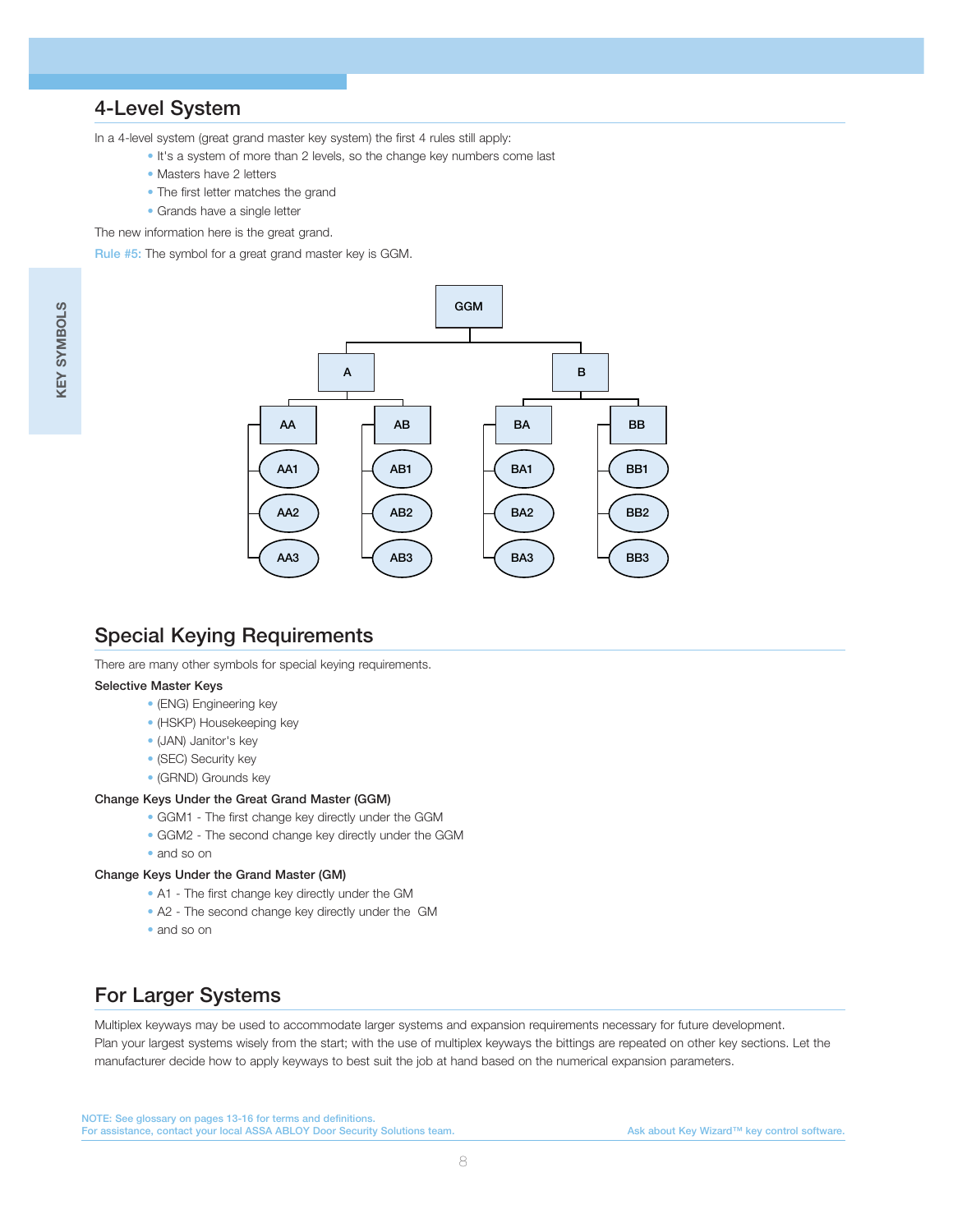# SYSTEM EXPANSION

## **System Expansion**



#### Always consider the expansion when designing master key systems.

A master key system is like a rubber band. When you stretch it vertically (more levels of keying) it contracts horizontally (fewer combinations at each level). When you stretch it horizontally (more combinations at each level) it contracts vertically (fewer levels of keying are available). Keep this in mind when designing keying systems and when submitting expansion parameters to the manufacturer. Be realistic and supply actual numbers for expansion under every master level key, avoid using percentages.

# **Define Expansion Parameters**

- Levels of keying
- Realistic numbers at each level
- All branches of system
- Mixtures of cylinder mechanisms

It's absolutely critical for the health and longevity of the system to establish realistic expansion parameters. See sample expansion specification section below and note that actual numbers are shown for each level.

Define realistic expansion for the number of masters under each grand, and changes under each master for all parts of the system. If different cylinder mechanisms will be mixed on the project, define where each will be used.

# **What You Must Know**

- How many more buildings in this system?
- How do future buildings fit into the structure?
- What is the maximum number of keyed openings per floor/department/areas that are keyed differently?

In many cases, expansion is a guess, but it must be the best possible guess. Ask questions like these:

- Where does this job fit into the total final system?
- Are future buildings planned?
- How do they fit into the overall system?
- What is the maximum conceivable number of keyed openings on a floor after maximum partitioning?
- Will all cylinder mechanisms be under the same system?

# **Sample Expansion Specification**

Here is an example of clear expansion parameters.

- Establish a new grand master key system
- Plan 20 changes directly under the grand
- Plan 10 master keys
- Plan 50 changes each for each master

Planning should include future building additions or partitions, and rekeying individual door or groups of doors if change keys or master keys are lost or stolen.

Look as far into the future as possible, but don't "go wild". Stay realistic, and stay away from percentages.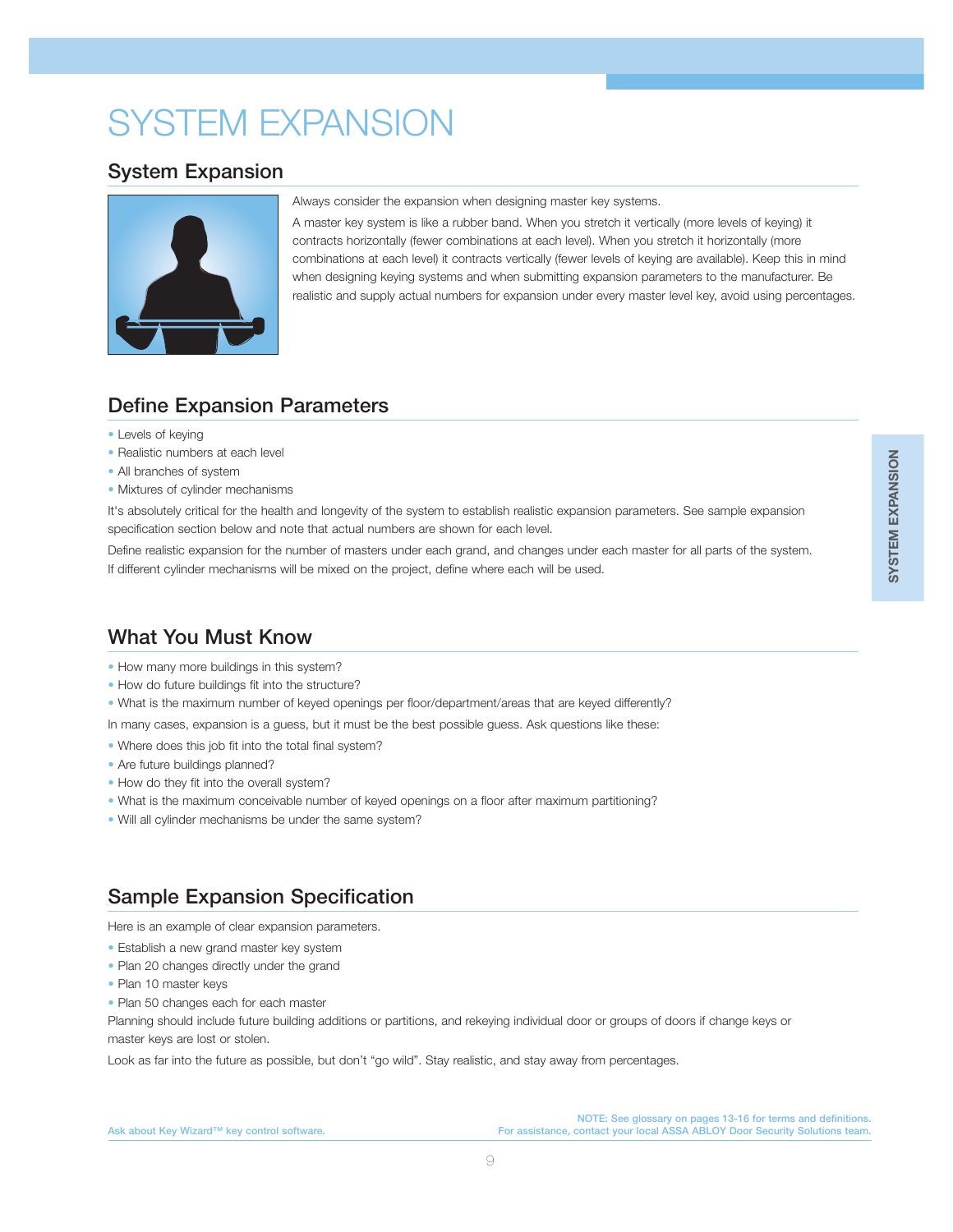# **Theoretical Numbers Reduced**

The master key system's overall capacity is affected by the following factors:

- Mechanical factors of cutting the key
- Theoretical numbers are first reduced by a mechanical factor, called the MACS (Maximum Adjacent Cut Specification)
- Use of multiple selective keys
- Cross keying

# **Cross Keying**

Cross keying a cylinder allows additional keys other than its own key set to operate it. There are two types of cross keying: controlled and uncontrolled. See the glossary beginning on page 13 for additional information.

Cross keying is always designated by the letter "X": prefix X to the key symbol, then list each key symbol that is required to also operate the cylinder. Example: XAA1, OB (operated by) AA2, AA3, AA4, AA, A.

Cross keying:

- Should be avoided
- Does not fit in a system that has been designed for security
- Normally results in unplanned key interchange
- Reduces the overall system capabilities
- Increases the risk of unauthorized key interchange

#### **Convenience May Reduce Cylinder Security and Hinder System Expansion**

Cross keying not only reduces security, it reduces expansion possibilities. Uncontrolled cross keying (between different masters or grands) reduces it even more. If one master is lost, so are all of its changes. If one grand is lost, so are all of its masters and all of their changes. This can add up to thousands of combinations lost. Therefore, supplying extra keys is recommended rather than jeopardizing the integrity of the master key system by allowing this convenience.

An example of cross keying is when two or more different keys such as AA1 and AA2 are both required to operate the same cylinder. This reduces the cylinder's security. When the cross keying occurs under all the same higher level keys, such as AA1 and AA2, it is known as controlled cross keying. When it combines keys under different higher level keys, such as AA1 and AB1, it is known as uncontrolled cross keying.

In addition to reducing the security of the cylinder, cross keying usually imposes limits on the flexibility and expansion of the overall keying system. This is especially true of uncontrolled cross keying. For these reasons, it is strongly recommended to allow personnel to carry more than one key. Cross keying should be discouraged whenever possible. However, when cross keying is required, it is specified as follows, and should be summarized at the beginning of each order.

**• Case #1:** Cylinder requires its own change key. The illustration depicts part of a small medical building where two doctors share a common receptionist. The receptionist gets the AA3 key. Each doctor carries a key that operates only one office, but is also cross keyed into the entrance from the corridor.

Determine the symbol of the change key (example: AA3). Then prefix the letter X (example: XAA3). Then list all keys that are to operate in an "operated by…" phrase. Example: "XAA3 operated by AA1, AA2, AA and A". Note that X is a cylinder specification only. The keys for cylinder XAA3 are designated AA3.



XAA3 operated by AA1, AA2, AA and A.



**• Case #2:** Cylinder does NOT require its own change key. This illustration depicts a section of a floor in a dormitory. Each student's bedroom key operates the hall door lock. There is no need to construct a key that operates only the hall door.

In this case, place an X at both the beginning and end of the symbol and a number between them. Example: X1X, X2X, etc. Again, always include the "operated by…" phrase with a complete listing of key symbols to operate.



X1X operated by AA1 through AA6, AA and A.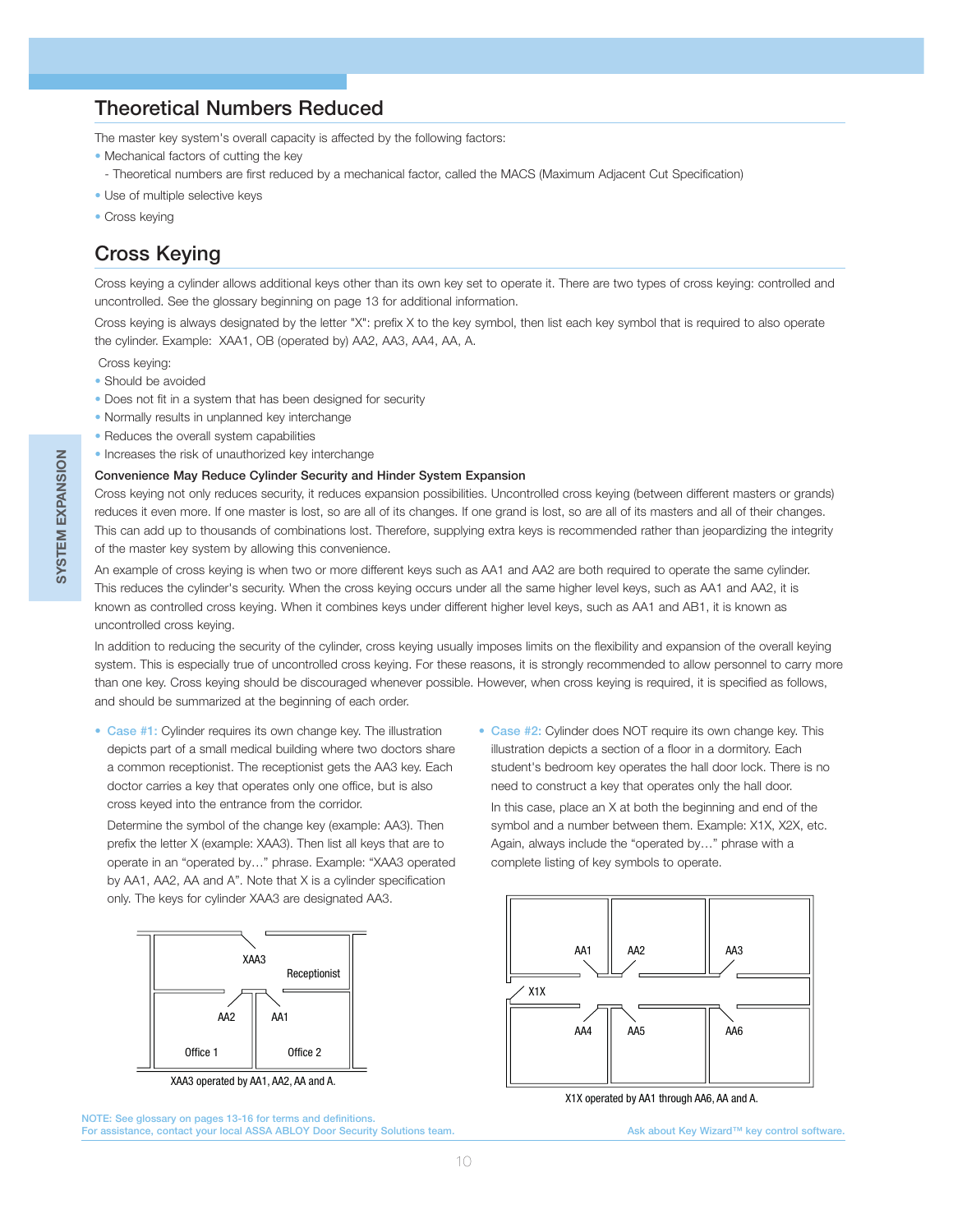# STEP BY STEP

# **Designing Master Key Systems**

#### **Step 1 (Meeting Security Objectives)**

#### **Determine the level of access for each opening requiring a cylinder.**

Here are the different types of cylinder mechanisms.

- **•** Conventional "open & restricted keyways"
	- Not contract controlled
	- Key blanks are readily available
- **•** Patented locking system
	- Administrative documents will be required between the lock manufacturer and owner
	- Key blank distribution restrictions are in place
- **•** Security (secondary locking mechanisms)
	- Provides resistance against picking
- **•** High security (same as security plus UL437)
- Provides resistance against picking and drilling

#### **When access control devices are furnished with a key override feature special consideration should be given regarding its keying.**

- **•** Stand-alone access control locking devices (at door wiring) - To facilitate multiple users through common doors
- **•** Integrated locking systems (hardwired into access control systems)

#### **Step 2 (Planning)**

#### **Establish the level of the master key system. The higher the level the less secure.**

Before determining the level ask these very important questions:

- **•** Who, if anyone, is authorized to carry the top master key?
- **•** Who carries master keys and change keys?
- **•** Does every employee receive a key?

#### **Select the level:**

- **•** Level two "Simple Master Key System" - Change key, and master key only
- **•** Level three "Grand Master Key System"
	- Change key, master key, and grand master key
- **•** Level four "Great Grand Master Key System"
	- Change key, master key, grand master key, and great grand master key
- **•** Levels higher than four are not recommended for security reasons
	- With more levels, additional master pins in each chamber of the cylinder would be required, and with the additional master pins the possibility of unauthorized key interchanges could occur

#### **Separate internal departments in the building(s) into departments, buildings or geographic areas.**

- **•** Perimeter
	- Including all exterior doors, roof surfaces, gates and fences, and adjacent buildings
- Core Areas (Operations)
	- Sensitive areas crucial to daily operations, such as plant engineering, security and mechanical operations
- **•** Management
	- Areas that are vital for daily business activities, primarily human resources, administration, executive offices, IT, sales, and accounting
- **•** Services
	- Areas that provide employees and visitors with services, such as restrooms, medical treatment areas, housekeeping, food service, retail (unless it's a leased outside source)
- **•** Unique Applications
- Door openings requiring access control hardware where key override is required, or any other special application
- **•** Tenants
- Any tenants that are not part of the building.

It is recommended to establish a separate system for those areas requiring security type cylinder mechanisms

#### **Step 3 (Assigning Key Symbols)**

**Use an alpha and/or numeric designation to properly identify the correct key combination for a door or group of doors. Here are some helpful hints:**

- **•** KISS "Keep It Simple System"
- **•** Lowest level possible
- **•** Key to the building security objectives NOT to the convenience of the keyholders
	- Determine if the system is to be designed for security or convenience (see page 3)
- **•** Key alike within master key groups as much as possible
	- Avoid "top heavy" systems (example: few change keys used under numerous masters)
- **•** Avoid cross keying, especially with patented locking systems and higher
- **•** Do not use the term sub-master (unless it's a level 6 system or higher, see glossary for additional information and correct use of terminology)

#### *Continued on next page*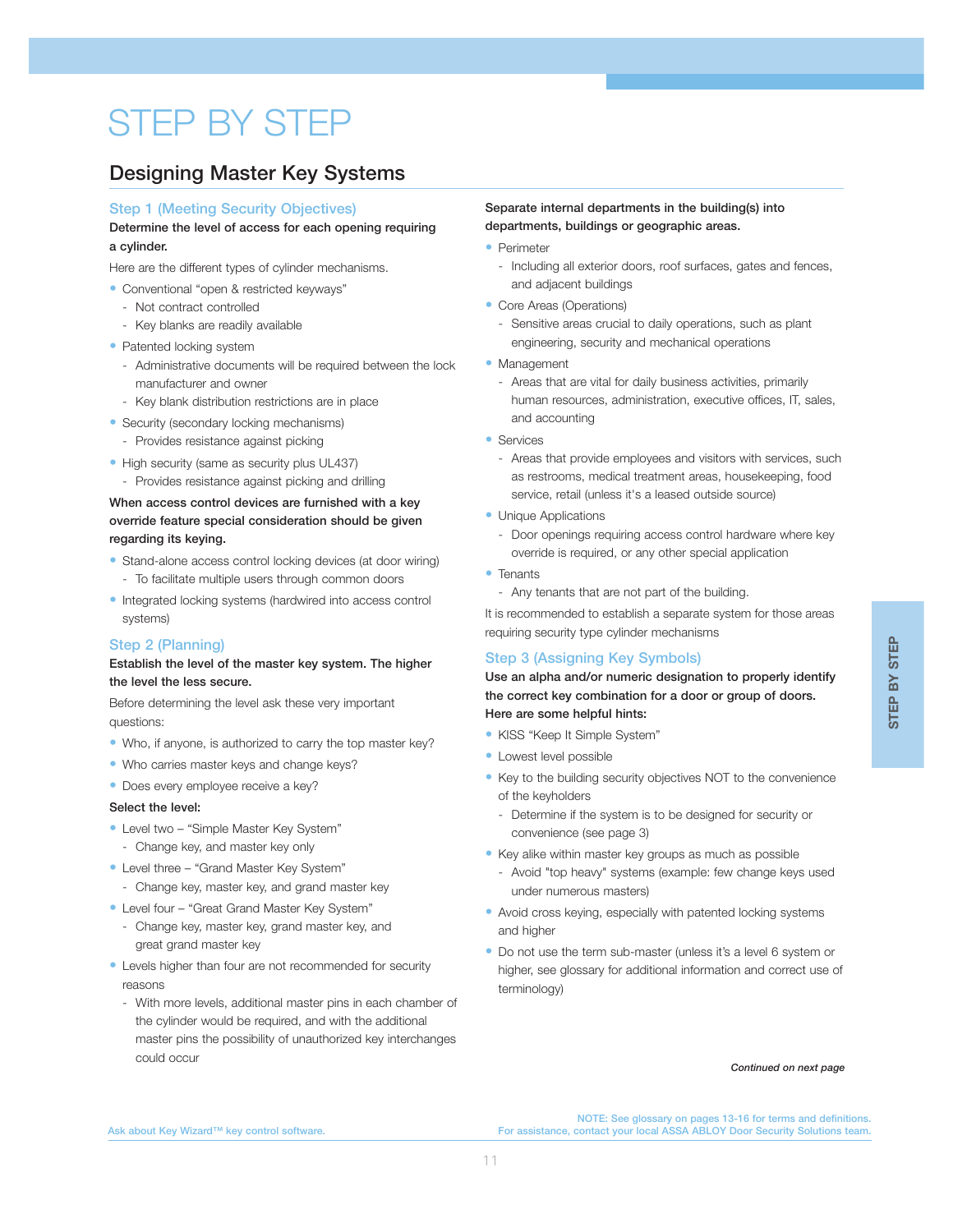## **Designing Master Key Systems** *(continued from previous page)*

#### **Step 4 (Key Control and Key Management)**

#### **Establish key hierarchy, key issuing policies and procedures, and administrative disciplines.**

- **•** What disciplinary action(s) will be put into place for violations?
	- Fines or deposits
		- Lost keys
		- Keys not returned
	- Will there be a key receipt required?
		- Where will that be kept?
- **•** What is the role of the key control authority?
	- Authorized to purchase
	- Responsible for key control administration
	- Maintains key control software & all transactions
- Provide adequate quantity of keys
	- Top master keys limit the number of these to only a few
	- Master keys also limit the number these
	- Change keys per key set and/or per keyed alike sets
	- Special purpose keys
	- Control keys limit the number of these
- **•** Who or where are the key blanks going to be kept?
- **•** Who is authorized to cut keys?
	- What form of work order will be used to authorize cutting of keys?
	- Who will sign the work order?
	- What records will be kept & where?
- **•** What type of reports will be required?
	- Overdue keys
	- Mis-cut keys
		- Who receives the reports?
- **•** Once a key has been cut, what instructions are given to the recipient?
	- Key receipt recommended
- **•** Ensure that all transactions are recorded by the key control authority
- **•** ENFORCEMENT FROM THE START! Support and back those who are responsible for maintaining and servicing the system

#### **Step 5 (Service and Maintenance)**

#### **Follow proper service schedules and procedures. Recommendations include the following:**

- **•** Utilize an in-house or outside locksmith
	- Ensure proper training
	- Establish key cutting log
	- Establish service request procedures
- **•** Have service equipment available
- Key kit
- Code cutter that complies with system's depths & spacing specifications
- Locksmithing tools, fixtures & accessories
- **•** Establish stock levels & requirements to avoid misuse of multi-section key blanks
	- Additional cylinders ready for emergencies
	- Additional key blanks (of all keyways)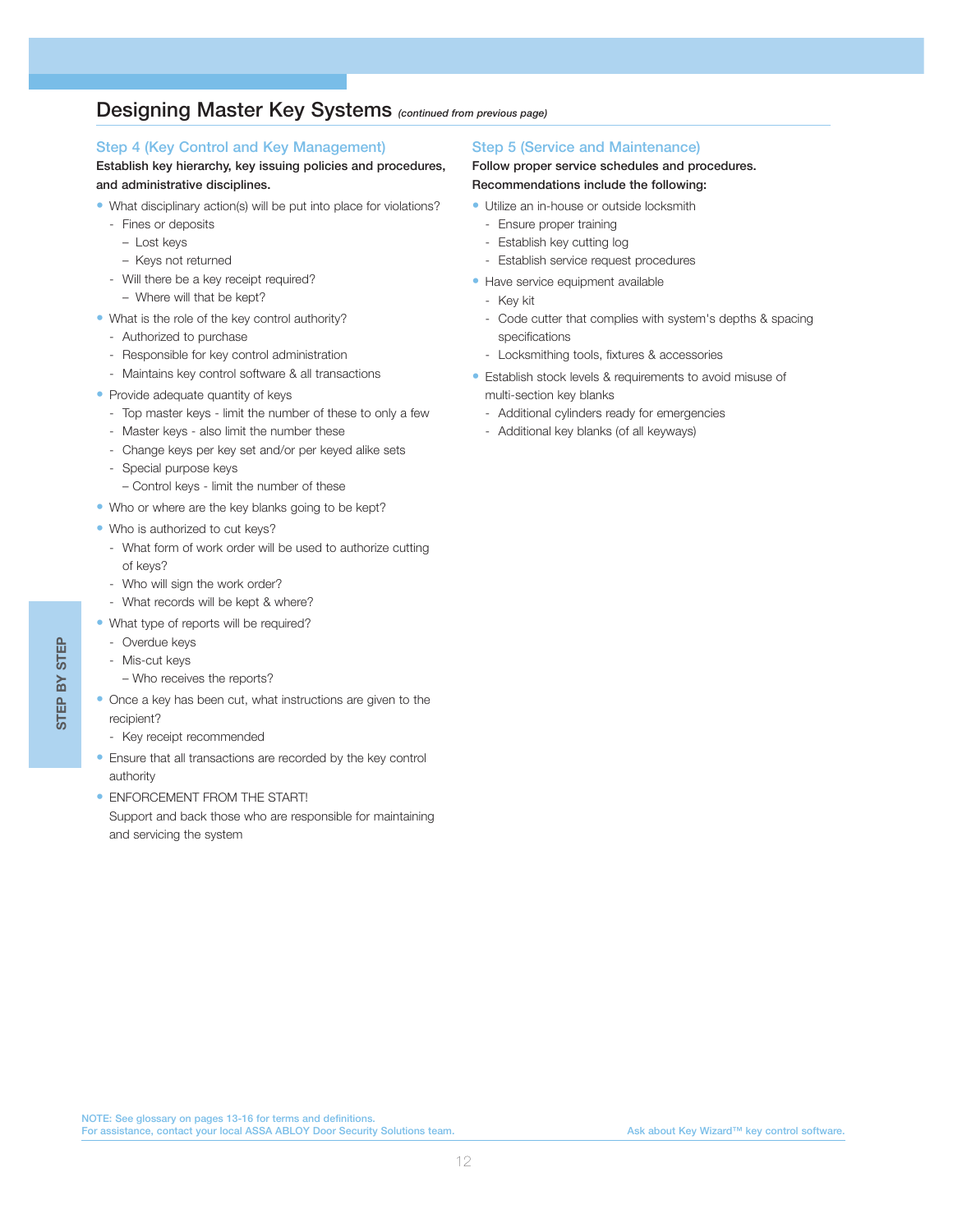# GLOSSARY OF TERMS & DEFINITIONS

This glossary of terms and definitions relates to ASSA ABLOY Door Security Solutions key systems education and should not be considered universal.

For a complete listing of all terms relating to cylinders, keys and master keying, refer to ALOA's (Associated Locksmiths of America) sponsored publication *The Professional Glossary of Terms Relating To Cylinders, Keys, and Master Keying. Any definitions herein that* have been added to ALOA's publication are preceded by an asterisk \*.

#### **\*ALL – SECTION KEY BLANK**

**n.** The key section that enters all keyways of a multiplex system.

#### **BITTING**

- **n.** 1. The number(s) that represent(s) the dimensions of the key.
	- 2. The actual cut(s) or combination of a key.

#### **BITTING LIST**

**n.** A listing of all the key combinations used within a system. The combinations are usually arranged in order of the blind code, direct code, and/or key symbol.

#### **BOW**

- **n.** The portion of the key that serves as a grip or handle. **\*BUMPING**
- **n.** One of many methods used to open locks with the use of "bump keys" that leave no sign of physical attack.

#### **CAM**

- **n.** 1. A lock or cylinder component that transfers the rotational motion of a key or cylinder plug to the bolt works of a lock.
	- 2. The bolt of a cam lock.

#### **CHANGE KEY**

- **n.** 1. A key that operates only one cylinder or one group of keyed alike cylinders in a keying system.
	- 2. Any device that is used to mechanically or electronically allow resetting of certain key or combination locks.

#### **COMBINATE**

**v.** To set a combination in a lock, cylinder, or key.

#### **COMPOSITE KEYWAY**

**n.** A keyway that has been enlarged to accept more than one key section, often key sections of more than one manufacturer.

#### **CONSTRUCTION CORE**

**n.** An interchangeable or removable core designed for use during the construction phase of a building. The cores are normally keyed alike and, upon completion of construction, they are to be replaced by the permanent system's cores.

#### **CONSTRUCTION MASTER KEY (CMK)**

**n.** A key normally used by construction personnel for a temporary period during building construction. It may be rendered permanently inoperative without disassembling the cylinder.

#### **CONTROL KEY**

- **n.** 1. A key whose only purpose is to remove and/or install an interchangeable or removable core.
	- 2. A bypass key used to operate and/or reset some combination type locks.
	- 3. A key that allows disassembly of some removable cylinder locks.

#### **CONTROLLED CROSS KEYING**

**n.** A condition in which two or more different keys of the same level of keying and under the same higher level key(s) operate one cylinder by design: e.g., XAA1 operated by AA2.

**Note: This condition could severely limit the security of the cylinder and the maximum expansion of the system when (1) more than a few of these different keys operate a cylinder, or (2) more than a few differently cross keyed cylinders per system are required.**

#### **CORE**

**n.** A complete unit, often with a "figure eight" shape, which usually consists of the plug, shell, tumblers, springs, plug retainer and spring cover(s). It is primarily used in removable and interchangeable core cylinders and looks.

#### **CROSS KEYING**

**n.** The deliberate process of combinating a cylinder (usually in a master key system) to two or more different keys which would not normally be expected to operate it together. See also "controlled cross keying" and "uncontrolled cross keying."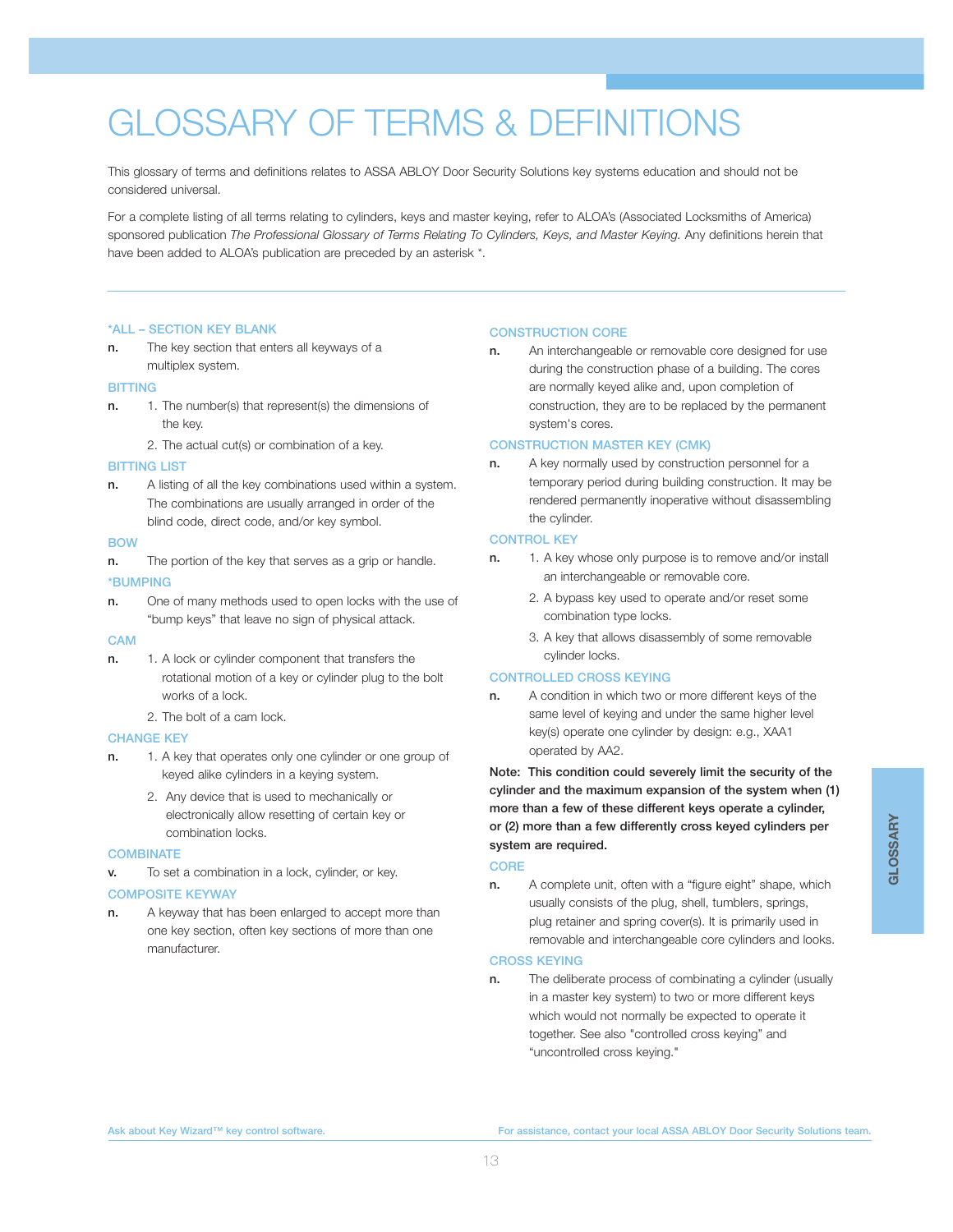### **Glossary**

#### **CUT KEY**

**n.** A key that has been bitted or combinated.

#### **DAY KEY**

- **n.** 1. The key for a day gate or day operation of a safe or vault lock.
	- 2. A cash register key that does not allow audit or reset functions.
	- 3. See 'change key'.

#### **\*DISPOSABLE CONSTRUCTION CORE**

**n.** Used with interchangeable core keying, where non-essential locking doors are used within a construction project. Locks are supplied with disposable plastic cores.

#### **DUMMY CYLINDER**

**n.** A non-functional facsimile of a rim or mortise cylinder used for appearance only, usually to conceal a cylinder hole.

#### **HIGH SECURITY CYLINDER**

**n.** A cylinder that offers a greater degree of resistance to any two or more of the following: picking, impressioning, key duplication, drilling or other forms of forcible entry.

#### **\*HOUSING**

**n.** The part of a locking device that is designated to hold a core.

#### **INTERCHANGEABLE CORE**

**n.** A key removable core that can be used in all or most of the core manufacturer's product line. No tools (other than the control key) are required for removal of the core.

#### **KEY BITTING ARRAY (KBA)**

**n.** A matrix (graphic) display of all possible bittings for change keys and master keys as related to the top master key.

#### **KEY CABINET**

**n.** A cabinet with hooks, Velcro, or other means designed to store keys systematically.

#### **\*KEY CHANGES**

**n.** The total possible number of different keys available for a given type of tumbler mechanism.

#### **KEY CONTROL**

**GLOSSARY**

**GLOSSARY** 

- **n.** 1. Any method or procedure that limits unauthorized acquisition of a key and/or controls distribution of authorized keys.
	- 2. A systematic organization of keys and key records.

#### **KEY INTERCHANGE**

**n.** An undesirable condition, usually in a master key system, whereby a key unintentionally operates a cylinder or lock.

#### **KEY SECTION**

**n.** The exact cross sectional configuration of a key blade as viewed from the bow toward the tip.

#### **KEY SYMBOL**

**n.** A designation used for a key combination in the standard key coding system, e.g., A, AA, AA1, etc.

#### **KEY SYSTEM SCHEMATIC**

**n.** A drawing with blocks utilizing keying symbols, usually illustrating the hierarchy of all keys within a master key system. It indicates the structure and total expansion of the system.

#### **KEYED ALIKE (KA)**

adj. Of or pertaining to two or more looks or cylinders which have or are to have the same combination. They may or may not be part of a keying system.

#### **KEYED DIFFERENT (KD)**

**adj.** Of or pertaining to a group of locks or cylinders, each of which is or is to be combinated differently from the others. They may or may not be part of a keying system.

#### **KEYING**

**n.** Any specification for how a cylinder or group of cylinders are or are to be combinated in order to control access.

#### **KEYING CONFERENCE**

**n.** A meeting of the end-user and the keying system supplier at which the keying and levels of keying, including future expansion, are determined and specified.

#### **KEYING SCHEDULE**

**n.** A detailed specification of the keying system listing how all cylinders are to be keyed and the quantities, markings, and shipping instructions of all keys and/or cylinders to be provided.

#### **KEYWAY**

- **n.** 1. The opening in a lock or cylinder that is shaped to accept the key bit or blade of a proper configuration.
	- 2. The exact cross sectional configuration of a keyway as viewed from the front. It is not necessarily the same as the key section.

#### **LARGE FORMAT INTERCHANGEABLE CORE (LFIC)**

- **n.** 1. A key removable core that can be used in all or most of the core manufacturer's product line. No tools (other than the control key) are required for removal of the core.
	- 2. Recognized as a core having a universal figure 8 shape, and is generally unique in size to a specific manufacturer.
	- 3. An interchangeable core that is too large to fit into a small format interchangeable core housing.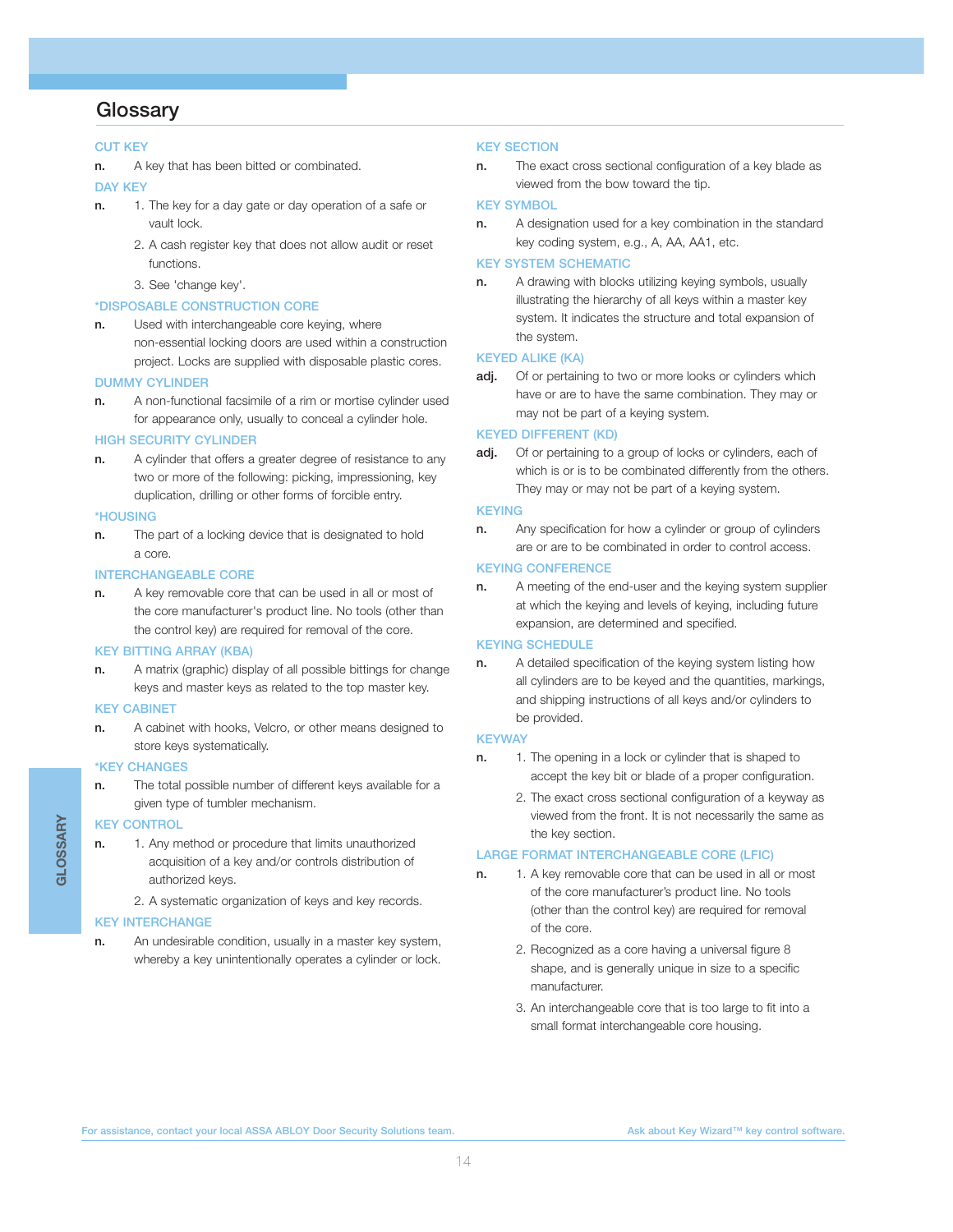## **Glossary**

#### **LEVELS OF KEYING**

**n.** The divisions of a master key system into hierarchies of access, as shown on page 17.

#### **MASTER KEY**

- **n.** 1. A key that operates all the master keyed locks or cylinders in a group, each lock or cylinder usually operated by its own change key.
- **v.** 2. To combinate a group of locks or cylinders such that each is operated by its own change key as well as by a master key for the entire group.

#### **MASTER KEY SYSTEM**

- **n.** 1. Any keying arrangement that has two or more levels of keying.
	- 2. A keying arrangement that has exactly two levels of keying.

#### **MASTER KEYED**

**adj.** Of or pertaining to a cylinder or group of cylinders that are or are to be combinated so that all may be operated by their own change key(s) and by additional key(s) known as master key(s).

#### **MULTIPLEX KEY SYSTEM**

- **n.** 1. A series of different key sections that may be used to expand a master key system by repeating bittings on additional key sections. The keys of one key section will not enter the keyway of another key section. This type of system always includes another key section that will enter more than one, or all of the keyways.
	- 2. A keying system that uses such keyways and key sections.

#### **NMK**

**abb.** A notation used to indicate "not master keyed" and is suffixed in parentheses to a regular keying symbol. It indicates that the cylinder is not to be operated by the master key(s) specified in the regular keying symbol; e.g., AB6(NMK).

#### **PATTERN KEY**

- **n.** 1. An original key kept on file to use in a key duplicating machine when additional keys are required.
	- 2. Any key that is used in a key duplicating machine to create a duplicate key.

#### **PIN TUMBLER**

**n.** Usually a cylindrical shaped tumbler. Three types are normally used: bottom pin, master pin and top pin.

#### **PLUG**

**n.** The part of a cylinder that contains the keyway, with tumbler chambers usually corresponding to those in the cylinder shell.

#### **REMOVABLE CORE**

**n.** A key removable core that can only be installed in one type of cylinder housing; e.g., rim cylinder or mortise cylinder or key-in-knob lock.

#### **\*SELECTIVE MASTER KEY**

- **n.** An unassociated master key that can be made to operate any specific lock(s) in the entire system in addition to the regular master key(s) and/or change key(s) for the cylinder without creating key interchange. Examples include:
	- (ENG) Engineering key
	- (HSKP) Housekeeping key
	- (JAN) Janitor's key
	- (SEC) Security key
	- (GRND) Grounds key

#### **SHEAR LINE**

**n.** A location in a cylinder at which specific tumbler surfaces must be aligned, removing obstruction(s) that prevent the plug from moving.

#### **SHELL**

**n.** The part of the cylinder that surrounds the plug and usually contains tumbler chambers corresponding to those in the plug.

#### **SIMPLEX KEY SECTION**

**n.** A single independent key section which cannot be used in a multiplex key system.

#### **SINGLE KEY SECTION**

**n.** An individual key section which can be used in a multiplex key system.

#### **SKD**

**sym.** Symbol for "single keyed", normally followed by a numerical designation in the standard key coding system; e.g., SKD1, SKD2, etc. It indicates that a cylinder or lock is not master keyed but is part of the keying system.

#### **SMALL FORMAT INTERCHANGEABLE CORE (SFIC)**

- **n.** 1. A key removable core that can be used in all or most of the core manufacturer's product line. No tools (other than the control key) are required for removal of the core.
	- 2. Recognized as a core having a universal figure 8 shape, and is small in size.
	- 3. An interchangeable core that is too small to fit into a large format interchangeable core housing.

#### **STANDARD KEY CODING SYSTEM**

**n.** An industry standard and uniform method of designating all keys and/or cylinders in a master key system. The designation automatically indicates the exact function and keying level of each key and/or cylinder in the system, usually without further explanation.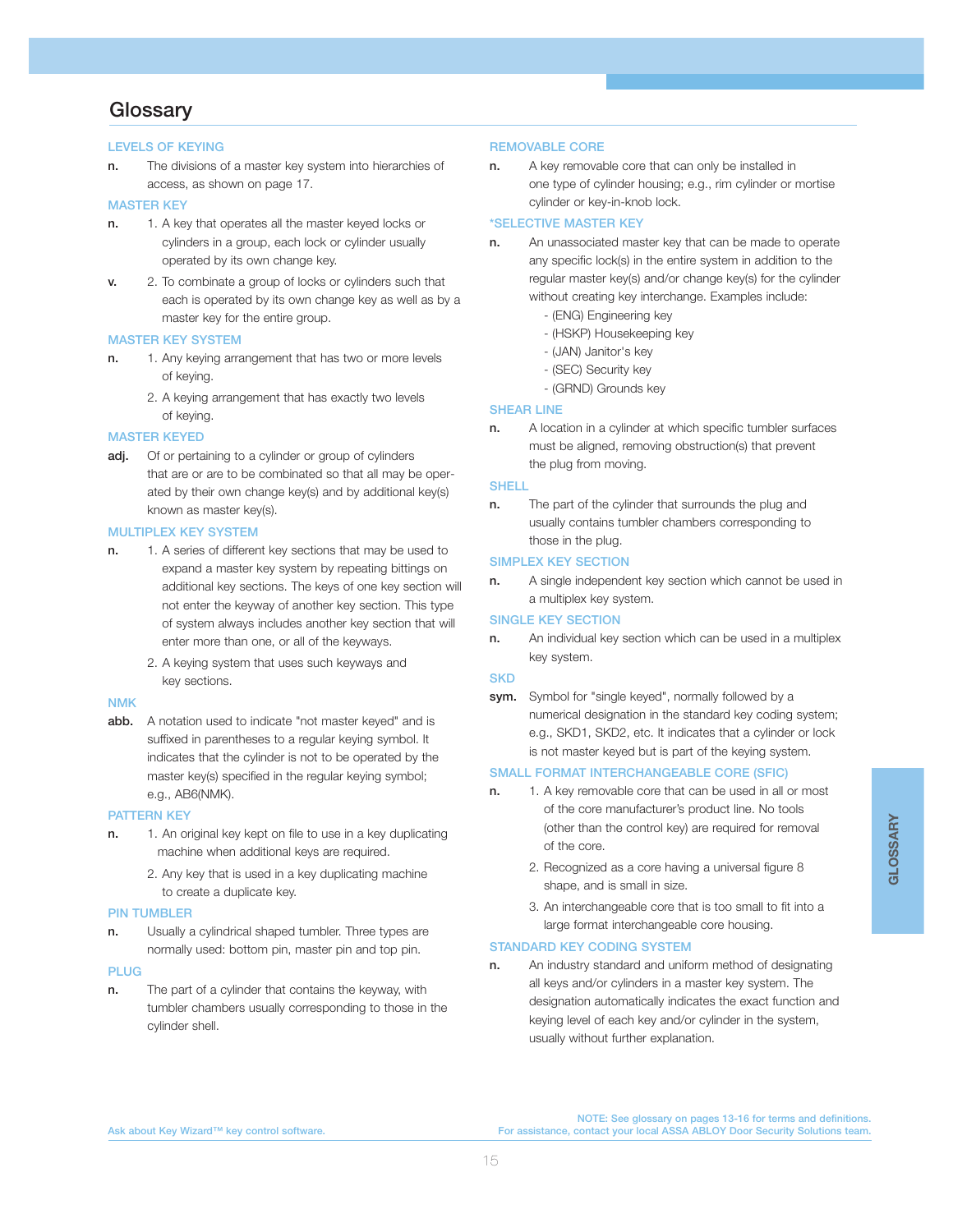## **Glossary**

#### **SURREPTITIOUS ENTRY**

**n.** The use of entry or bypass techniques that cannot be detected via disassembly and detailed inspection of lock components.

#### **TAILPIECE**

**n.** An actuator attached to the rear of the cylinder, parallel to the plug, typically used on rim, key-in-knob or special application cylinders.

#### **TOP MASTER KEY (TMK)**

**n.** The highest level master key in a master key system.

#### **UNCONTROLLED CROSS KEYING**

**n.** A condition in which two or more different change keys under different higher level keys operate one cylinder: e.g., XAA1, OB (operated by) AB, AB1.

**Note: This condition severely limits the security of the cylinder and the maximum expansion of the system, and often leads to key interchange.**

#### **VISUAL KEY CONTROL (VKC)**

**n.** A specification that all keys and the visible portion of the front of all lock cylinders be stamped with standard keying symbols.

#### **X**

**sym.** Symbol used in hardware schedules to indicate a cross-keyed condition for a particular cylinder: e.g., XAA2, OB (operated by) AA3, AA4, AA, A.

#### **ZERO BITTED**

**adj.** Of or pertaining to a cylinder which is or is to be combinated to keys cut to the manufacturer's reference number "0" bitting.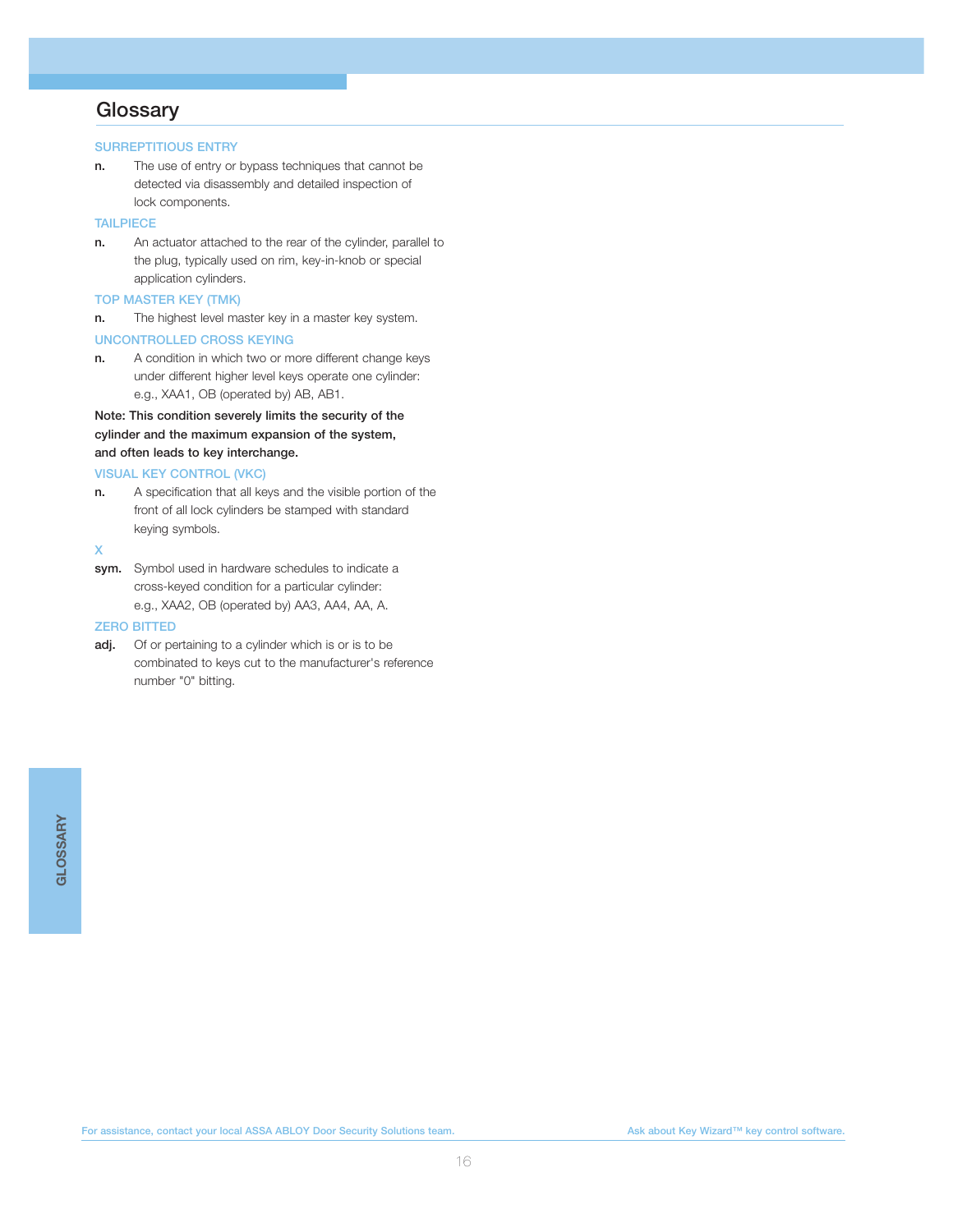# **Levels of Keying**

This chart shows the divisions of a master key system into hierarchies of access. The standard key coding system has been expanded to include key symbols for systems of more than four levels of keying.

Contact your local ASSA ABLOY Door Security Solutions team for assistance or information regarding designing a key system.

| <b>TWO LEVEL SYSTEM</b> |                 |              |                |
|-------------------------|-----------------|--------------|----------------|
| Level of Keying         | <b>Key Name</b> | Abbreviation | Key Symbol     |
| Level II                | Master Key      | <b>MK</b>    | AA             |
| Level I                 | Change Key      | CK           | 1AA, 2AA, etc. |

| <b>THREE LEVEL SYSTEM</b> |                  |              |                |
|---------------------------|------------------|--------------|----------------|
| Level of Keying           | <b>Key Name</b>  | Abbreviation | Key Symbol     |
| Level III                 | Grand Master Key | <b>GMK</b>   | Α              |
| Level II                  | Master Key       | MK           | AA, AB, etc.   |
| Level I                   | Change Key       | СK           | AA1, AA2, etc. |

| <b>FOUR LEVEL SYSTEM</b> |                         |              |                   |
|--------------------------|-------------------------|--------------|-------------------|
| Level of Keying          | <b>Key Name</b>         | Abbreviation | <b>Key Symbol</b> |
| Level IV                 | Great Grand Master Key  | <b>GGMK</b>  | <b>GGMK</b>       |
| Level III                | <b>Grand Master Key</b> | <b>GMK</b>   | A, B, etc.        |
| Level II                 | Master Key              | <b>MK</b>    | AA, AB, etc.      |
| Level I                  | Change Key              | СK           | AA1, AA2, etc.    |

| <b>FIVE LEVEL SYSTEM</b> |                              |              |                   |
|--------------------------|------------------------------|--------------|-------------------|
| Level of Keying          | <b>Key Name</b>              | Abbreviation | <b>Key Symbol</b> |
| Level V                  | Great Great Grand Master Key | <b>GGGMK</b> | <b>GGGMK</b>      |
| Level IV                 | Great Grand Master Key       | <b>GGMK</b>  | A, B, etc.        |
| Level III                | Grand Master Key             | <b>GMK</b>   | AA, BB, etc.      |
| Level II                 | Master Key                   | <b>MK</b>    | AAA, AAB, etc.    |
| Level I                  | Change Key                   | СK           | AAA1, AAA2, etc.  |

| <b>SIX LEVEL SYSTEM</b> |                              |              |                    |
|-------------------------|------------------------------|--------------|--------------------|
| Level of Keying         | <b>Key Name</b>              | Abbreviation | <b>Key Symbol</b>  |
| Level VI                | Great Great Grand Master Key | <b>GGGMK</b> | <b>GGGMK</b>       |
| Level V                 | Great Grand Master Key       | <b>GGMK</b>  | A, B, etc.         |
| Level IV                | <b>Grand Master Key</b>      | <b>GMK</b>   | AA, AB, etc.       |
| Level III               | Master Key                   | <b>MK</b>    | AAA, AAB, etc.     |
| Level II                | Sub-Master Key               | <b>SMK</b>   | AAAA, AAAB, etc.   |
| Level I                 | Change Key                   | <b>CK</b>    | AAAA1, AAAA2, etc. |

NOTE: See glossary on pages 13-16 for terms and definitions.<br>.For assistance, contact your local ASSA ABLOY Door Security Solutions team. هو For assistance, contact your local ASSA ABLOY Door Security Solutions team.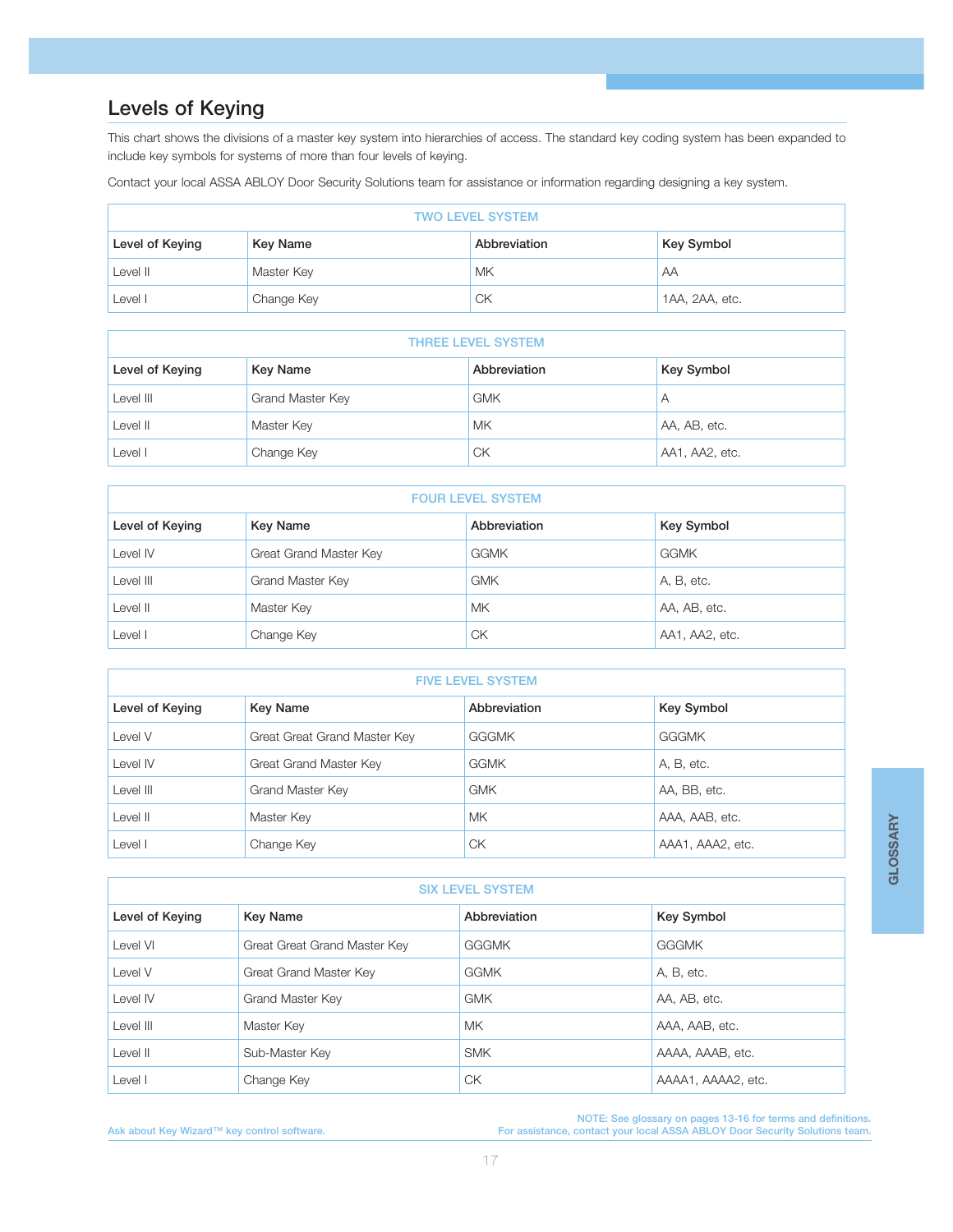**SYSTEM DESIGN SYSTEM DESIGN<br>WORKSHEET WORKSHEET**

# SYSTEM DESIGN WORKSHEET SYSTEM DESIGN WORKSHEET



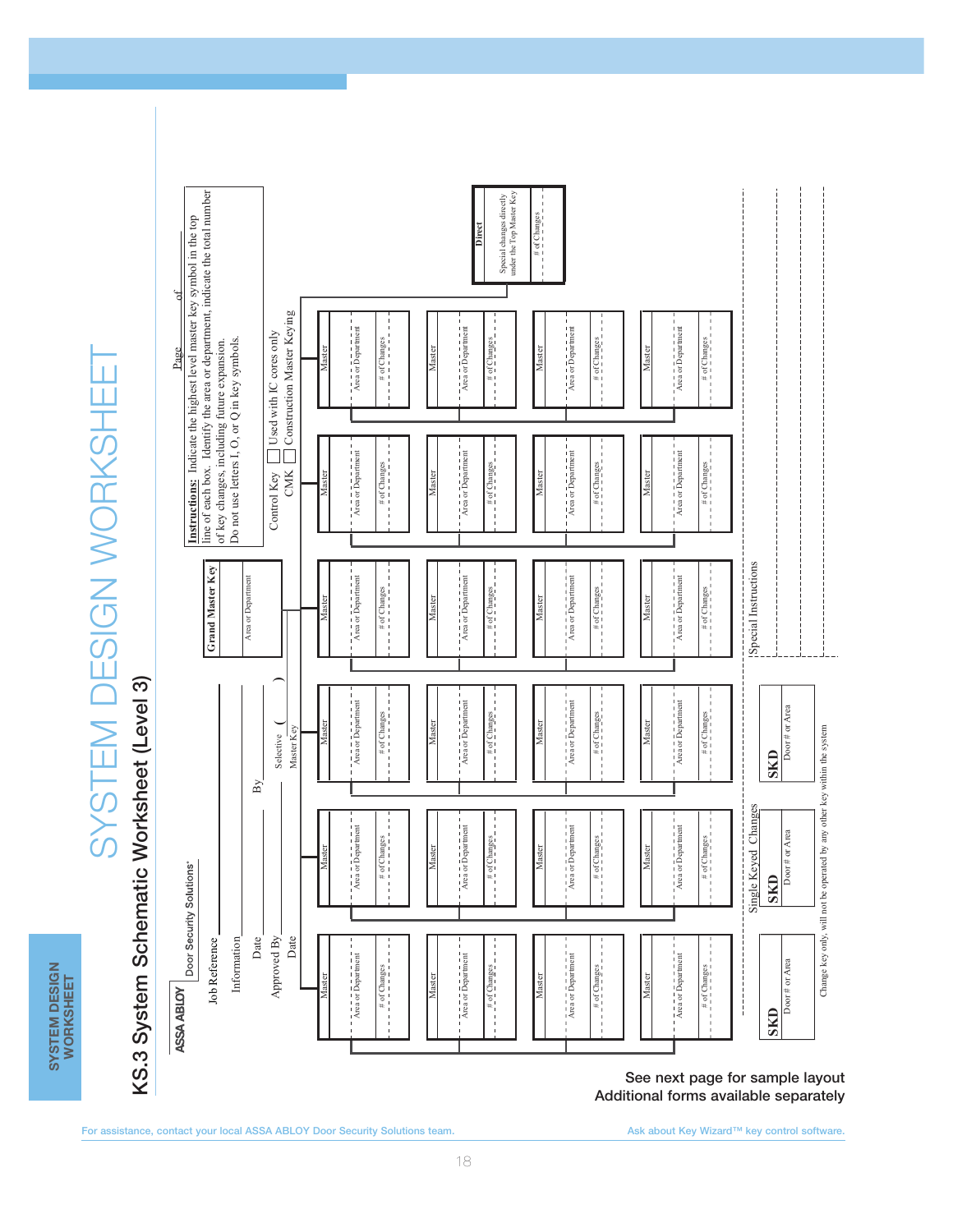

# SYSTEM DESIGN<br>WORKSHEET **SYSTEM DESIGN WORKSHEET**

SAMPLE SYSTEM

SAMPLE SYSTEM

**Additional forms available separately**